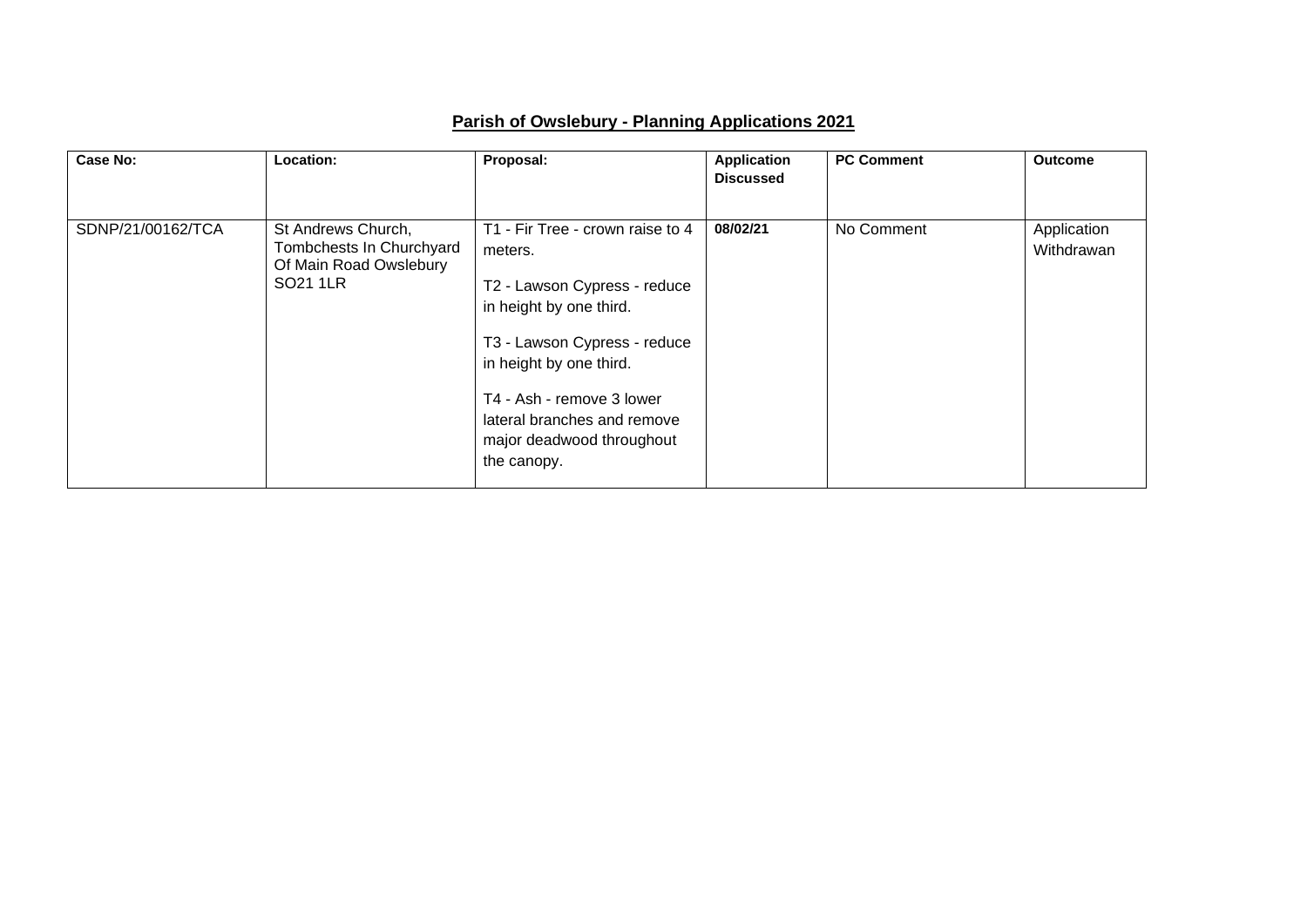| SDNP/21/00290/FUL  | Matterley Farm Alresford<br>Road Ovington Winchester<br>Hampshire SO24 0HU         | A change of use of land from<br>agriculture to mixed agriculture<br>and holding of one music<br>festival event for a number of<br>attendees not exceeding<br>75,999 (plus 1,000 attendees<br>on the Sunday for local<br>residents) in any calendar year<br>including retention of wooden<br>structures within woodland and<br>minor alterations to existing<br>access on A31, both<br>associated with festival use.<br>Storage containers (storage<br>use associated with music<br>event) on site throughout rest<br>of the year. | 08/03/21 | Object     |                          |
|--------------------|------------------------------------------------------------------------------------|-----------------------------------------------------------------------------------------------------------------------------------------------------------------------------------------------------------------------------------------------------------------------------------------------------------------------------------------------------------------------------------------------------------------------------------------------------------------------------------------------------------------------------------|----------|------------|--------------------------|
| SDNP/21/01075/FUL  | Homelands Longwood<br>Road Owslebury<br>Winchester Hampshire<br>SO21 1LL           | Erection of wooden<br>shed/garden room on<br>allotment less than 40sqm.                                                                                                                                                                                                                                                                                                                                                                                                                                                           | 12/04/21 | Object     |                          |
| SDNP/21/02266/LIS  | <b>Hensting Farm Hensting</b><br>Lane Fishers Pond SO50<br>7HH                     | <b>Replacement Front Door</b>                                                                                                                                                                                                                                                                                                                                                                                                                                                                                                     | 06/05/21 | No Comment | Approved                 |
| SDNP/21/02357/HOUS | <b>Tryner House Main Road</b><br><b>Owslebury Winchester</b><br>Hampshire SO21 1LU | Single storey rear extension to<br>replace existing conservatory.                                                                                                                                                                                                                                                                                                                                                                                                                                                                 | 06/05/21 | No Comment | Approved                 |
| SDNP/21/02292/HOUS | 18 Beech Grove Owslebury<br>SO21 1LS                                               | Single storey extension to right<br>side and rear and loft<br>conversion.                                                                                                                                                                                                                                                                                                                                                                                                                                                         |          |            | Application<br>Withdrawn |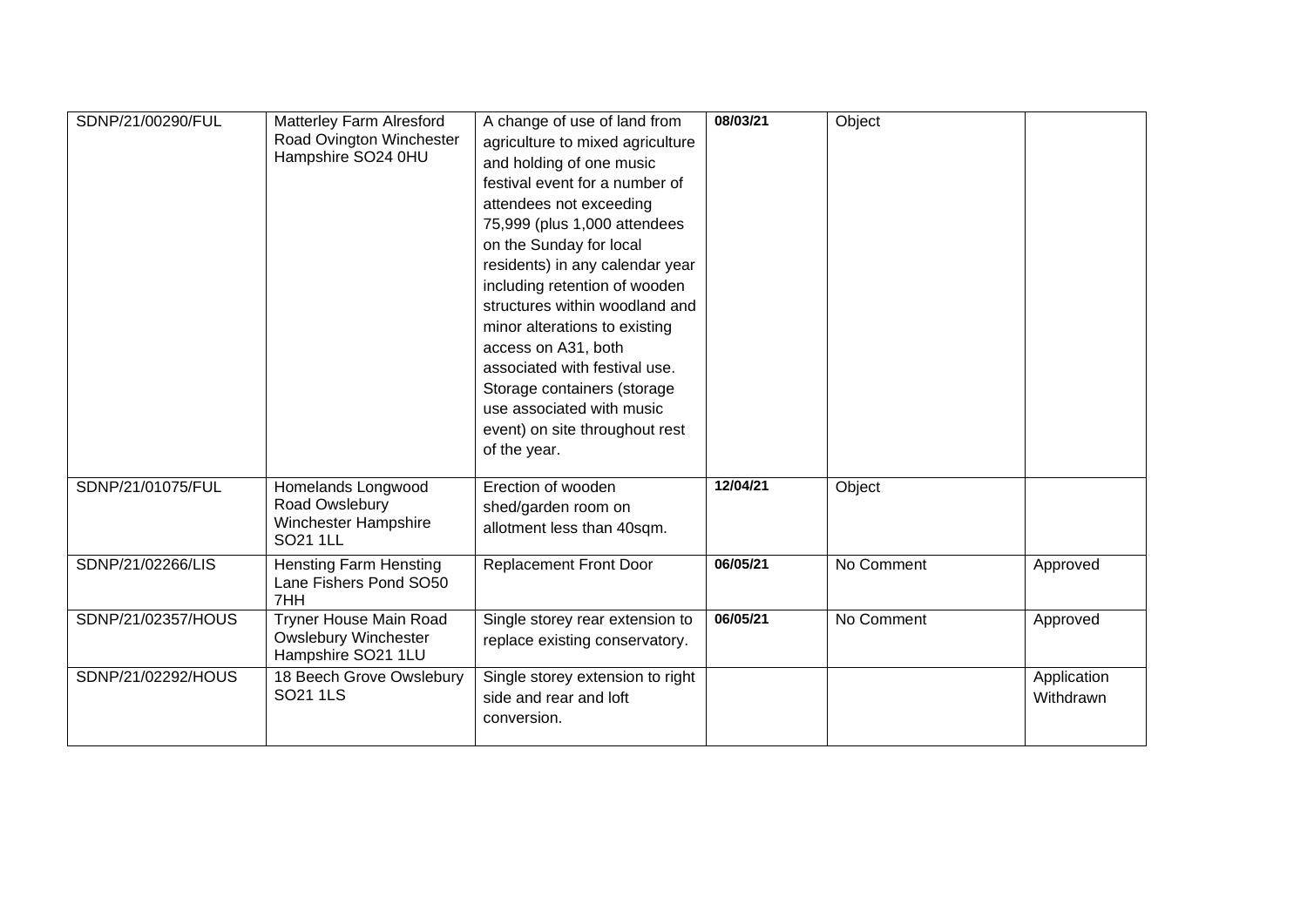| SDNP/21/02238/FUL  | Homelands Longwood<br>Road Owslebury SO21 1LL                             | Proposed demolition of<br>existing dwelling house and<br>erection of a replacement<br>dwelling house.                                                                              | Electronically        | No Comment                        |           |
|--------------------|---------------------------------------------------------------------------|------------------------------------------------------------------------------------------------------------------------------------------------------------------------------------|-----------------------|-----------------------------------|-----------|
| SDNP/21/01712/FUL  | Unit 3 Morestead Farm,<br>Morestead Road,<br>Morestead, Hampshire         | Change of use from use Class<br>Sui Generis - Scrap Yard to<br>use class B2 - General<br>Industrial to enable the<br>creation of a soil cleaning and<br>concrete crushing facility | Electronically        | Object                            | Refused   |
| SDNP/21/02599/FUL  | Morestead Hill Cottages,<br>Morestead Hill, Morestead,<br><b>SO21 1NB</b> | Demolition of the existing<br>dwelling and erection of a<br>replacement dwelling with<br>associated parking                                                                        | <b>Electronically</b> | No Objection - with<br>conditions | Withdrawn |
| SDNP/21/03124/FUL  | 18 Beech Grove,<br>Owslebury, SO21 1LS                                    | Single storey extension to right<br>side and rear and loft<br>conversion                                                                                                           | Electronically        | No Objection                      | Withdrawn |
| SDNP/21/02856/HOUS | Hill View Longwood Road<br>Owslebury SO21 1LL                             | To add external cladding (grey<br>featheredge UPVC) to the first<br>floor front and rear of property,<br>also sides of dormer windows                                              | 26/07/21              | More information                  | Approved  |
| SDNP/21/03486/HOUS | Hill Farm Lodge Jackmans<br>Hill Morestead SO21 1LZ                       | New glazed link corridor<br>connecting the house and<br>annexe. All windows being<br>replaced with some alteration<br>to openings                                                  | 26/07/21              | No objection                      | Approved  |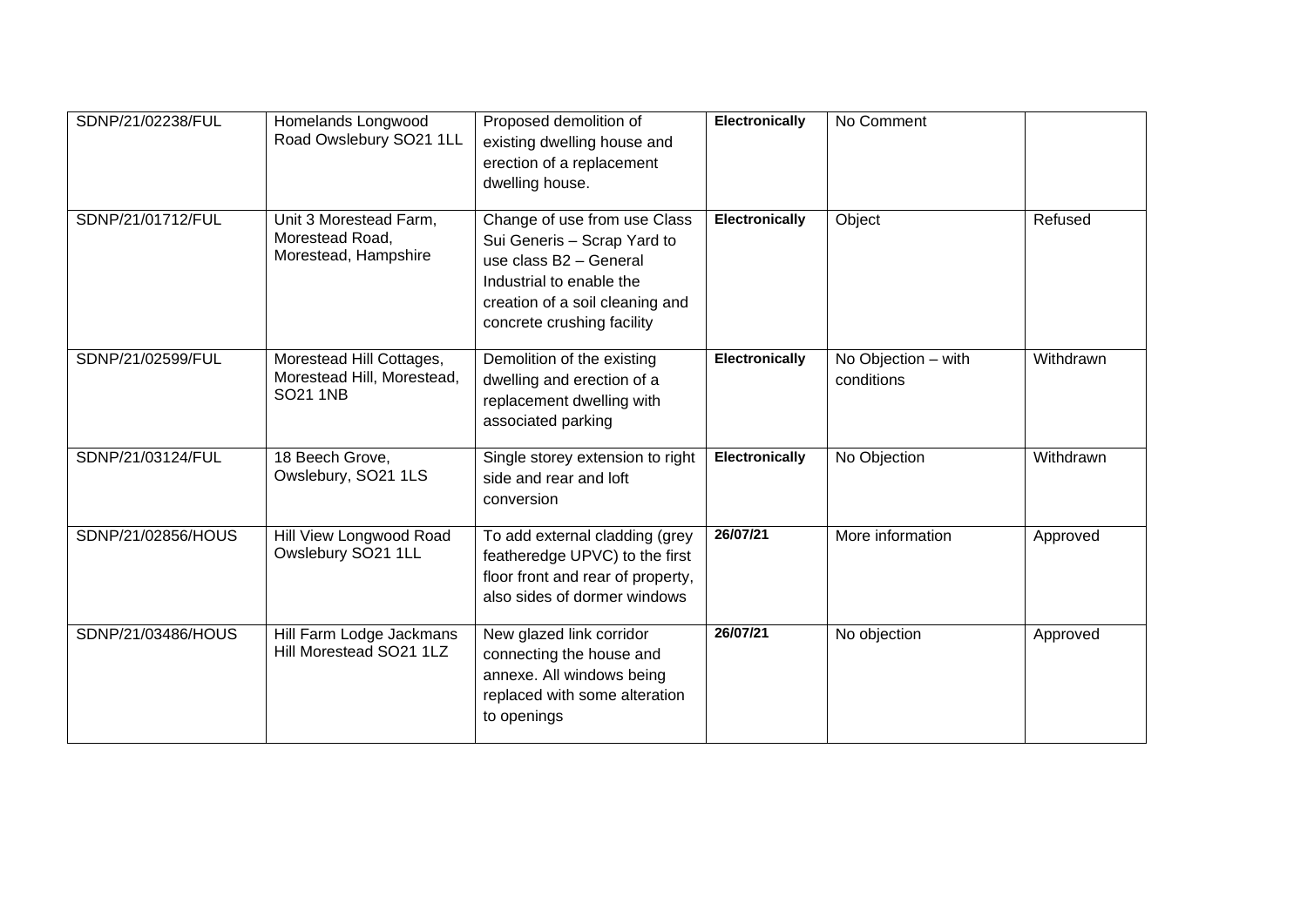| SDNP/21/03418/HOUS | Boyes Barn Whites Hill<br>Owslebury SO21 1LT                              | Pitched roof extension over<br>existing single storey flat roof<br>extension to create bathrooms<br>accessed from existing first<br>floor accommodation | <b>Electronically</b> | No Objection                           |          |
|--------------------|---------------------------------------------------------------------------|---------------------------------------------------------------------------------------------------------------------------------------------------------|-----------------------|----------------------------------------|----------|
| SDNP/19/06161/FUL  | <b>Marwell Activity Centre</b><br><b>Hurst Lane Owslebury</b><br>SO21 1EZ | Use of land to station x40<br>timber holiday lodges within a<br>new native woodland and<br>associated waste water<br>treatment system                   | <b>Electronically</b> | Asked for conditions to be<br>attached | Approved |
| SDNP/21/04046/FUL  | <b>Longwood Shooting Lodge</b><br>Longwood Owslebury<br><b>SO21 1LB</b>   | Erection of a single storey tent<br>for a temporary 3 year period                                                                                       | 16/08/21              | No Comment                             | Approved |
| SDNP/21/01075/FUL  | Homelands, Longwood<br>Road, Owslebury,<br>Winchester, SO21 1LL           | Erection of wooden shed/<br>garden room on allotment less<br>than 40sqm                                                                                 | 11/10/21              | Object                                 |          |
| SDNP/21/03124/FUL  | 18 Beech Grove Owslebury<br>SO21 1LS                                      | (Amended) Single storey rear<br>and two storey side extension                                                                                           | 11/10/21              | No Comment                             | Approved |
| SDNP/21/02599/FUL  | Morestead Hill Cottages<br>Morestead Hill Morestead<br><b>SO21 1NB</b>    | Demolition of the existing<br>dwelling and erection of a<br>replacement dwelling with<br>associated access and parking                                  | 11/10/21              | Object                                 | Approved |
| SDNP/21/04758/HOUS | Hillside Cottage, Pitcot<br>Lane, Owslebury, SO21<br>1LR                  | Replacement of existing<br>outbuilding to provide garage<br>and home office work space                                                                  | 11/10/21              | No objection - with<br>conditions      | Approved |
| SDNP/21/04992/HOUS | Sweetbriar Farm Whaddon<br>Lane Owslebury SO21 1JJ                        | Proposed first floor rear<br>extension and elevational<br>alterations                                                                                   | 15/11/21              | No Comment                             |          |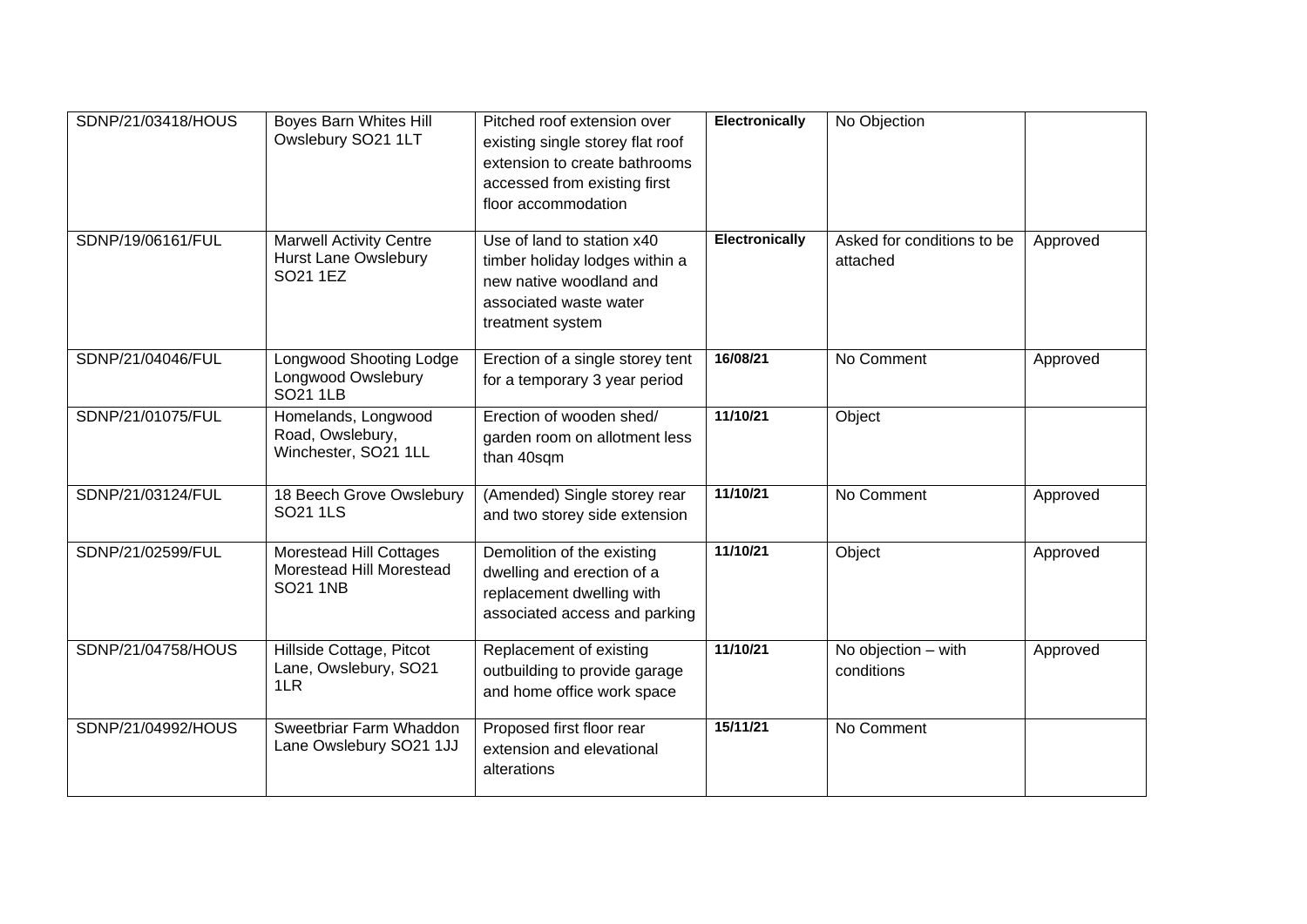| SDNP/21/05411/HOUS              | Red Lodge Belmore Lane<br><b>Owslebury Winchester</b><br>Hampshire SO21 1JW                   | Extension and remodelling of<br>loft to existing garage to create<br>a home office and gym.<br>Canopy to main entrance.<br>Carport, bike- and log-store<br>with solar roof.                                                                                                                                                                                                                                                                                                         | 15/11/21 | No Comment                    |
|---------------------------------|-----------------------------------------------------------------------------------------------|-------------------------------------------------------------------------------------------------------------------------------------------------------------------------------------------------------------------------------------------------------------------------------------------------------------------------------------------------------------------------------------------------------------------------------------------------------------------------------------|----------|-------------------------------|
| 21/02625/PNACOU -<br>Winchester | <b>Hangar Nurseries</b><br>Thompsons Lane<br><b>Owslebury Winchester</b><br>Hampshire SO211JH | Application for Prior Approval<br>to change the use of a former<br>horticultural potting / storage<br>shed to residential use under<br>Schedule 2, Part 3, Class Q of<br>the Town & Country Planning<br>(General Permitted<br>Development)(England) Order,<br>together with building<br>operations reasonably<br>necessary to convert the<br>building. All habitable rooms<br>will have adequate natural light<br>as demonstrated in the<br>proposed floor plans and<br>elevations. | 15/11/21 | More information<br>requested |
| SDNP/21/05506/FUL               | Moris Farm Hurst Lane<br>Owslebury SO21 1JQ                                                   | Change of use land for the<br>siting of a temporary rural<br>worker's dwelling (log cabin)<br>for three years and from<br>private to commercial<br>equestrian use.                                                                                                                                                                                                                                                                                                                  | 15/11/21 | Object                        |